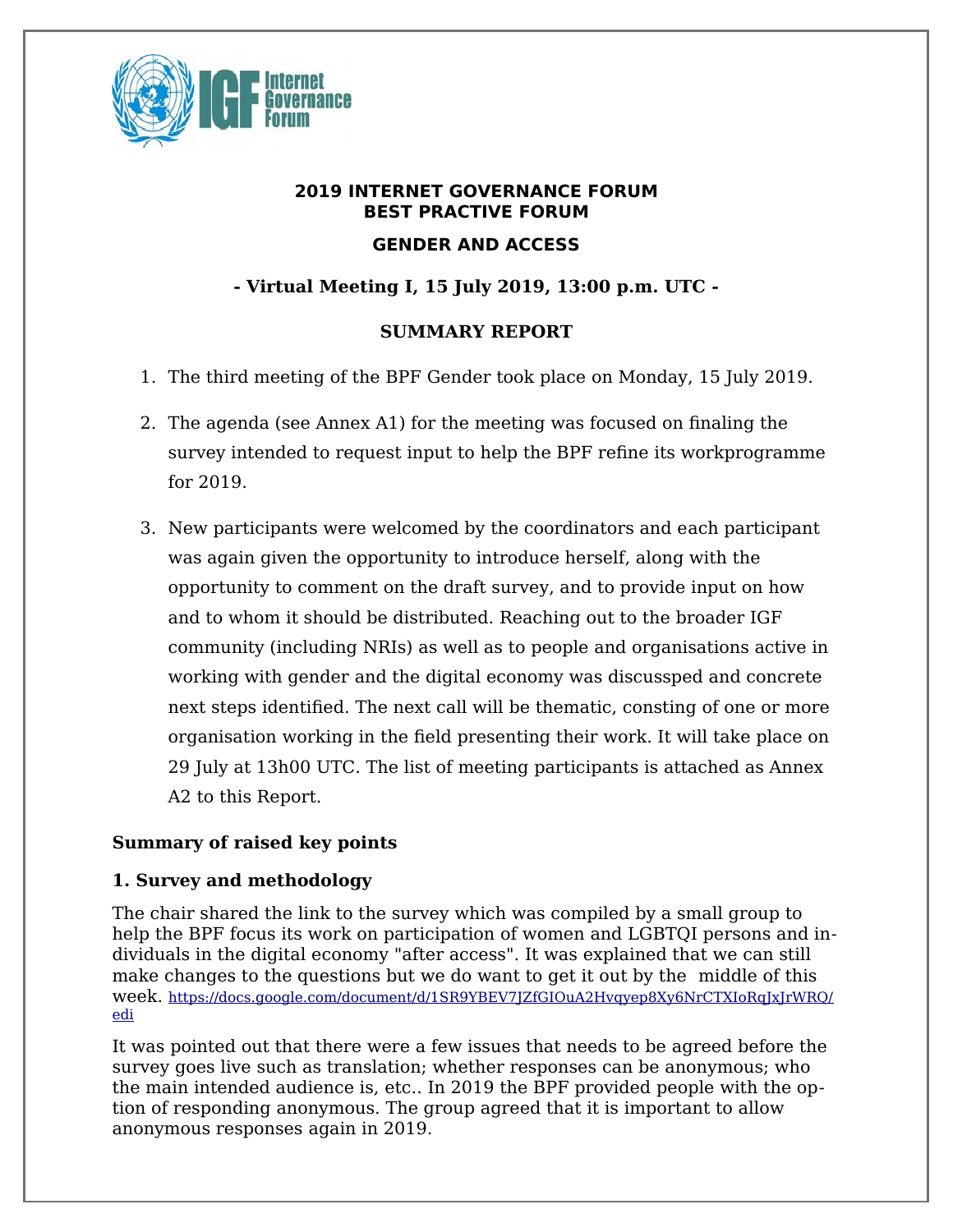

Who is the survey targeting? It was pointed out that many women who are involved in digital economy activities do not speak English and would find the language and some of the questions difficult to respond to. The coordinator pointed out the questions are intended for people already working in this field or who are interested in it, as well those who are part of the IGF process such as NRIs, the Gender Dynamic Coalition, other DCs (e.g. Community Networks DC), business associations and so on. It is not primarily intended for practitioners, not at this point.

Do we want to survey practitioners? If so, we could ask people in the network to translate some of the questions, or to rephrase them so that they are suitable for women at community level. They could also be part of the case studies.

Changes to be made to the survey before we go public: We should add a bit more background text to the survey. What the purpose is etc.. It was suggested to also explain what is meant by "after access" and explain why the focus this year is on "after access." challenges and opportunities. We should also make the option of being anonymous clear, and not rely on the intgovforum platform's log -n system to identify respondents. There should be a clear question that ask people to share there details should they wish to along with a clear option to remain anonymous. It was also suggested that we consider the impact of the "type" and quality of access.

Translation: People volunteered to translate the questions into other languages as follows. We should try to find a volunteer to do French translation. Responses would need ideally to be in English. If not, then the same people would need to translate responses into English. The volunteers are Agustina (Spanish); Bruna (Portuguese); and Cynthia (Arabic).

Distribution: We will use BPF and all our networks to distribute the questions. Also NRI lists – including regional and national lists - and other IGF spaces.

Time frame: Go live on Wednesday. Leave open until Monday 5 August.

#### **2. Engagement with other groups (BPFs-NRIs)**

People agree we should invite groups working in this area to join. Names will be shared and people will be invited to join the call, and present some of their work during the next call. MAG members on the call reminded everyone on the call of the importance of reaching out to other disciplines to achieve the objective of understanding the digital economy from a multi-disciplinary perspective. Examples mentioned were Fairwork Foundation from the Oxford Internet Institute, UNHCR, (they convened a panel in 2018 on women and Economic Social and Cultural Rights), SheTrades; Women in Informal Employment: Globalizing and Organizing (WIEGO).

#### **3. Any other business**

No other topics were discussed.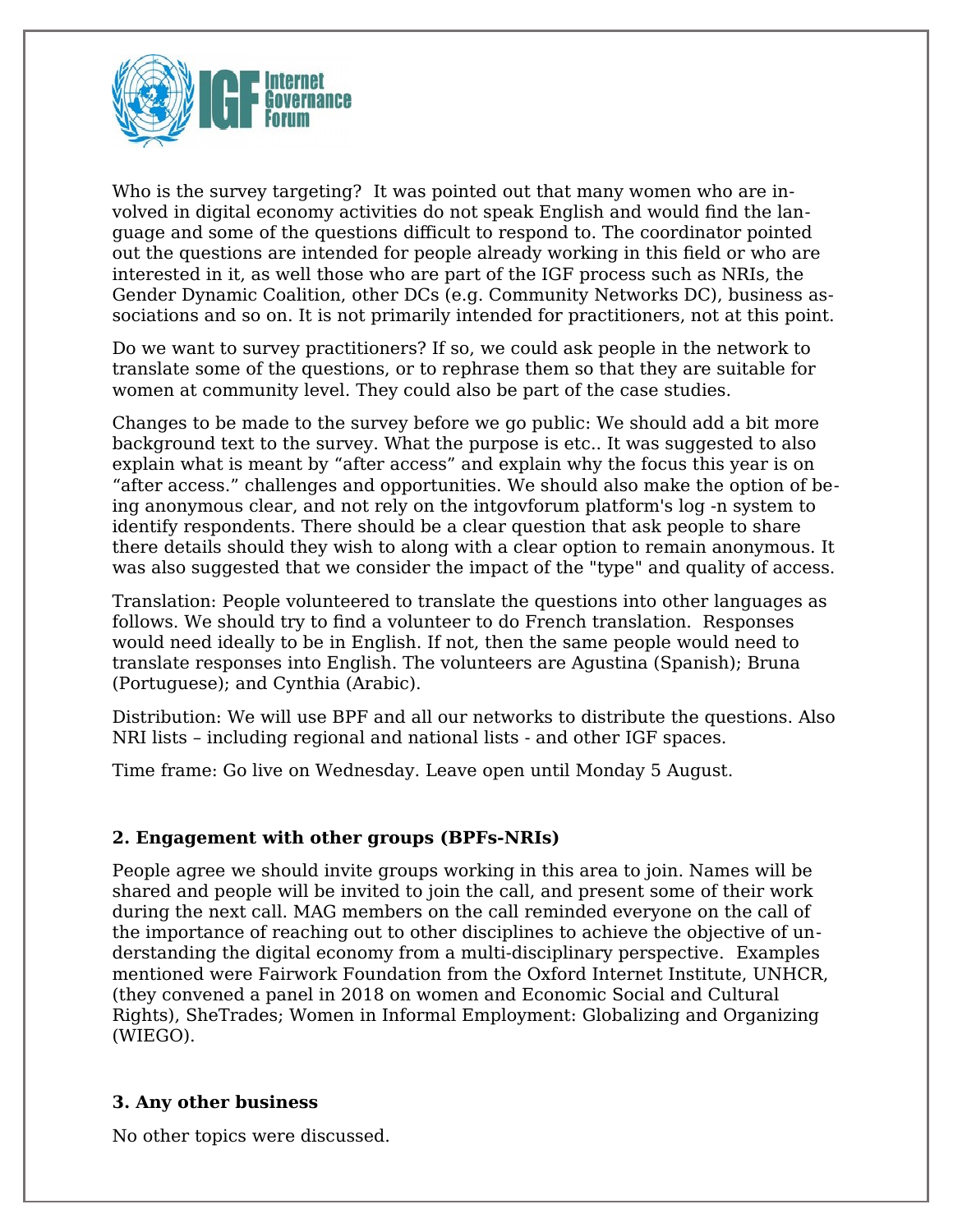

## **4. Next meetings**

The coordinators proposed that the frequency of calls be increased to two a month. One call will focus on the work outputs of the BPF, and the other will be thematic still linked to the work agenda of the BPF for 2019 - with someone invited to present their work.

Centre for Internet and Society (CIS) has done work on gender and the future of work which they can present. ITU Equals will also be invited to present their work. Research ICT Africa (RIA) and LIRNEasia have also done work on the digital economy looking at "gig" work and could also be invited to give a presentation.

A provisional schedule for calls for the next two months:

29 July - Thematic

- 5 August BPF work programme
- 19 August Thematic presenter to be determined
- 2 September BPF work programme

16 September - Thematic

30 September - BPF work programme

#### **Planning the Next Meeting**

1. The BPF Gender will have its next call at 13h00 UTC on Monday, 29 July. The call will be thematic and consist of one or more groups presenting the work they are doing on women's participation in the digital economy, followed by an open discussion.